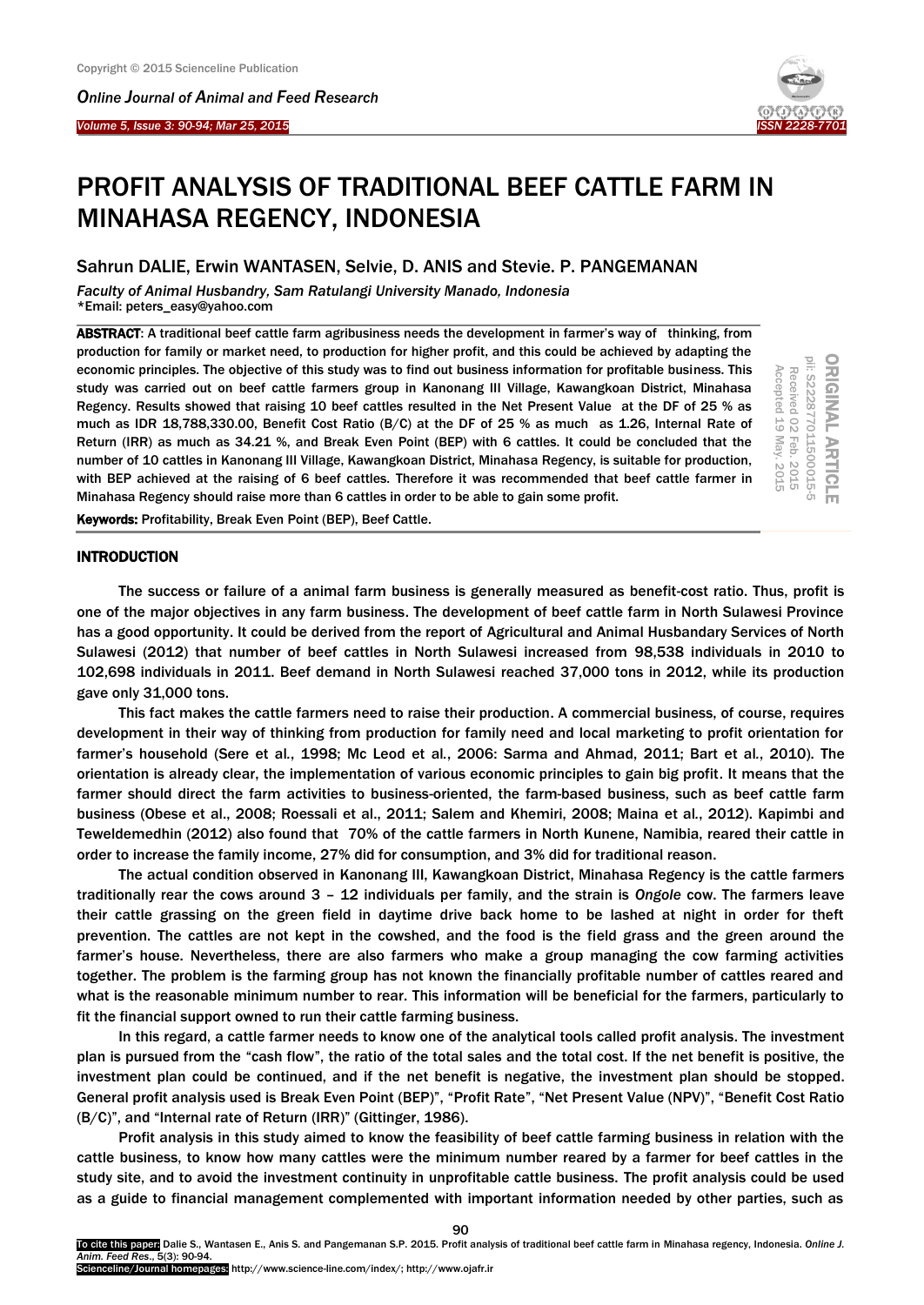banks or business partnership. This study is also crucial since the cow farmers in the study site have not known yet how many cattles could be reared as a minimum number to reach the break even point (BEP) and whether the cattle business they are running is financially feasible.

## MATERIAL AND METHODS

## Location

This study was conducted in Kanonang III, Kawangkoan District, Minahasa Regency, North Sulawesi Province. Site determination was selected by "*purposive sampling*" under consideration that Kanonang III is the rearing center of ongole crossbreeding cattles in Kawangkoan District, Minahsa Regency, with 923 cattles in 2013 (Statistics Center Office of North Sulawesi, 2013). Also, Kanonang III is a village guided by Faculty of Animal Husbandary, Sam Ratulangi University, Manado.

#### Respondents

Respondents were all cattle farmers joining the farmer group "Pelita" who reared more than 4 beef cattles amounting 20 people. The respondents selected were the ongole crossbreeding beef cattle farmers who had had at least 5-year rearing experience and had sold ther cattles.

## Data Collection

Data collected were primary and secondary data. The former was obtained using questioneers by interviewing the beef cattle farmers that covered cattle ownership, initial weight of the cattle, number of feed consumed, medicines, marketing, and other costs (tax, permit, and etc.). the latter was gained from Agricultural and Animal Husbandary Services of both North Sulawesi Province and Minahasa Regency, to strengthen the research. Based on the primary data, with mean weight, rearing 10 individuals of beef cattles of 170 kg initial weight was projected. This projection was reviewed by considering various technical factors.

#### Data Analysis

Data were descriptively analyzed to address the characteristics of the cattle farmer respondents un the study site using graphic and percentage. The profit of the beef cattle business was analyzed as follows:

#### Income Statement (Cost-Benefit)

Basically, cost-benefit calculation reflects the cash inflow and outflow. Therefore, this comonent covers gains and expenditures/costs. For instance, the cost-benefit calculation of the cattle farm (as an illustration) is as follows (Myer, 1979 and Bowlin et al., 1980):

- I Cash Revenue of Cattle Business, covering the cattle and the dirt sales
- II Cash Expenditure ("*Variable Cost*"), covering the purchase of cow, the cattle feed, the medicines, the transportation cost, and the labor wages.
- III Revenue (gross profit  $= 1 11$ )
- IVFixed Cost, covering the ownership tax, the cage and equipment depreciation, the loan interest, the insurance, and the salary of the company leader.
- V Net Income (III IV).

Note: The depreciation of cage and equipment was calculated using a straight line method (Emery et al., 1962):

 Initial investment value – residual value Depreciation = ––––––––––––––––––––––––––––– Economic age

"Break Even Point" (BEP) is a condition indicating the business is neither lost nor profitable (Johannes et al*.,* 1980):

**BEP** = 
$$
\frac{\text{Fixed Cost}}{1 - \frac{\text{Total Variable Cost}}{\text{Total Sales}}}
$$

91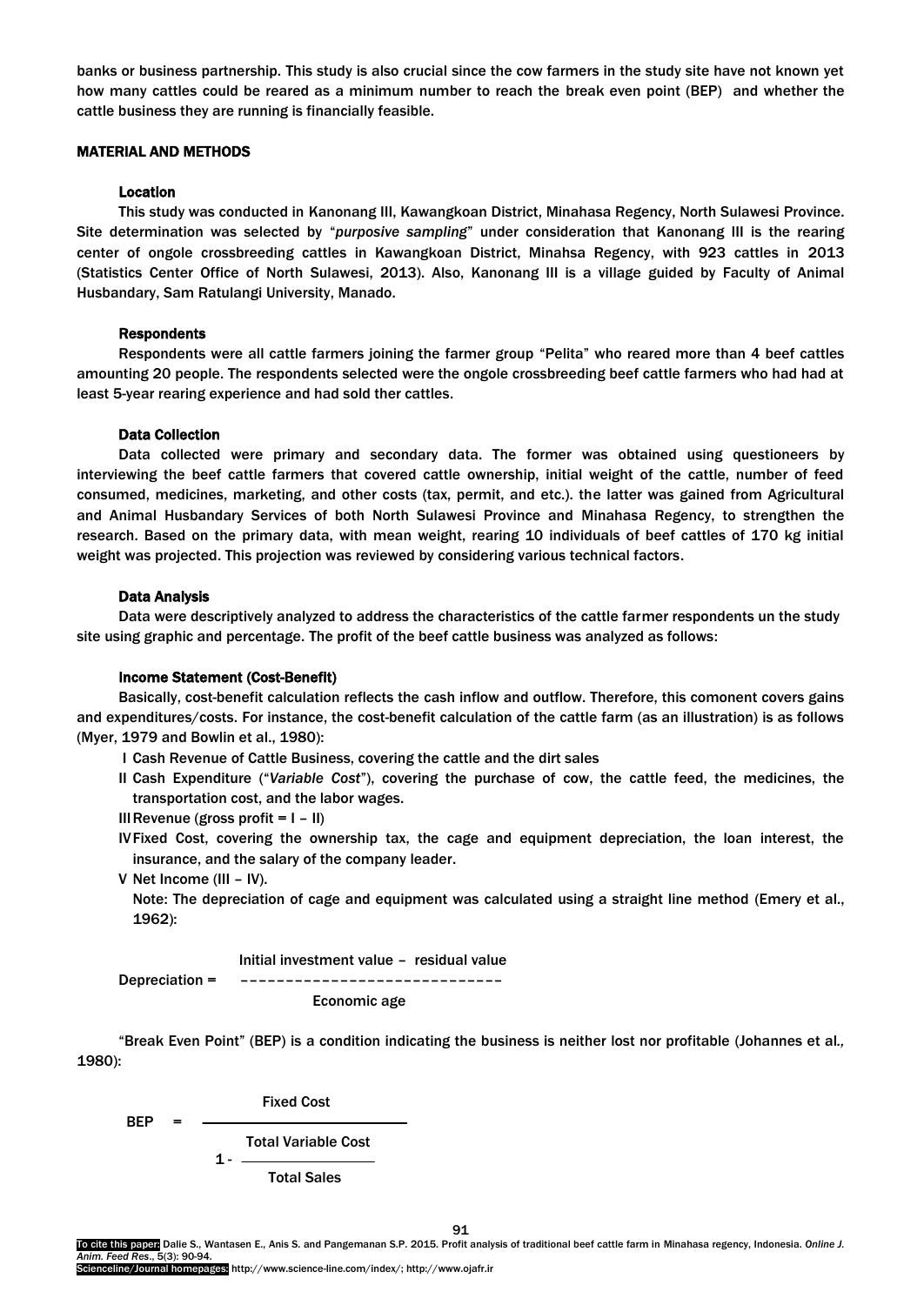#### Investment criterion

The test based on "*Investment Criterion"* is intended to know how big is the benefit and cost during the project economic period ("*in the future*"). The value at present (t<sub>0</sub>) was measured in Present Value. This used Discounting Factor (Gittinger, 1986) as follows:

Net Present Value (NPV)

$$
NPV = \sum_{t=1}^{n} \frac{Bt - Ct}{(1 + i)^{t}}
$$

• NPV Positive  $\rightarrow$  the cattle business is continued

- NPV Negative  $\rightarrow$  the cattle business is terminated
- NPV =  $0 \rightarrow$  no profit or loss (BEP)

Benefit Cost Ratio (B/C)

$$
B/C = \frac{\sum_{t=1}^{n} \frac{Bt}{(1+i)^{t}}}{\sum_{t=1}^{n} \frac{Ct}{(1+i)^{t}}}
$$

Where:

- $Bt = Benefit$  in year t
- $Ct = Cost in year t$
- $I =$  Interest rate

 $t =$  Cattle business age in year  $t$ 

Decision:  $B/C > 1 \rightarrow$  Cattle business is feasible  $B/C < 1 \rightarrow$  Cattle business is not feasible B/C = 0 → *Break event point*

#### Internal Rate of Return (IRR)

IRR is an interest rate indicating that Net Present Value equals to number of all cattle project investment costs. In other words, IRR is an interest rate in which entire net cash flow at present equals to Investment Cost. In IRR analysis, the Discount Rate would be determined and the NPV would be set to 0. To determine the ideal discount rate, an interpolation was done between the lower interest (giving negative NPV) following the formula below (Gittinger, 1986):

 PVP  $IRR = DfP + \n $X$  (DfN - DfP)$ PVP - PVN

where:

DfP = "*Discounting Factor*" used, giving positive Present Value.

Dfn = "*Discounting Factor*" used, giving negative present value.

PVP = "*Present Value*" positive

PVN = "*Present Value*" negative

#### RESULTS AND DISCUSSION

## Respondent's characteristics

Results showed that average area occupied by the cattle farmer's household in the study site was 0.92 ha, but the area worked was only 0.74 ha, because the rest was employed to graze the cattles, and thus, the farmer

92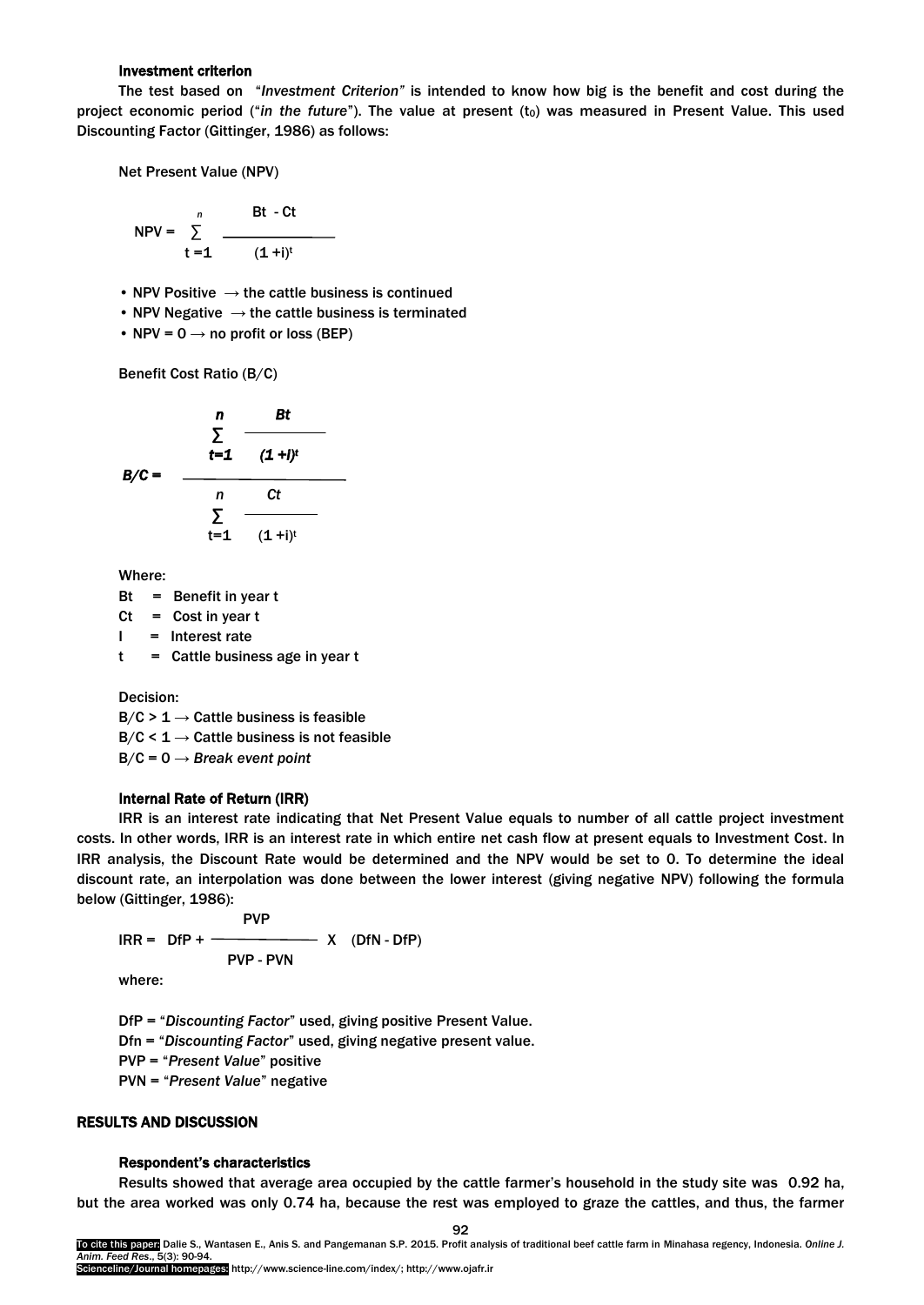left the field to grow grasses, and the cattle could take advantages of the grass and the agricultural wastes in the farming area.

| Table 1 - Respondent's Characteristics |                     |                |                |
|----------------------------------------|---------------------|----------------|----------------|
| <b>Variable</b>                        | <b>Category</b>     | <b>Percent</b> | <b>Average</b> |
| Land Size (hectare)                    |                     |                | 0.92           |
| Age                                    | Productive age      | 93             | 2.73           |
|                                        | Unproductive age    | 7              | 0.69           |
| <b>Educational Level</b>               | <b>No Education</b> | $\Omega$       |                |
|                                        | Elementary          | 18             |                |
|                                        | Secondary           | 35             |                |
|                                        | <b>High School</b>  | 38             |                |
|                                        | <b>University</b>   | 9              |                |
| Number of Households (person)          |                     |                | 3.86           |
| <b>Experience Level</b>                | < 5 years           | 24             |                |
|                                        | $5 - 10$ Years      | 42             |                |
|                                        | > 10 Years          | 34             |                |

The cattle farmers belonging to the productive age were 93 farmers (93%) and the rest 7 farmers (7%) belonged to the unproductive age. This condition indicates that most farmers belong to the productive agers, and therefore, they are assume to be capable of managing their cattle business and relatively fast adopting the technology. In education, all cattle farmers have had formal education, even though some of them do not finish the elementary school. They are 38% with high school, 18% with elementary school, 35% with secondary school, and 9% with university education. Beside formal education, the cattle farmers in the study site has also non-formal education, such as counseling from the agricultural and animal husbandary extension workers of Kawangkoan district, so that their long cattle farming experience and sufficient cattle business knowledge, the farmers will ease them to catch the new technology and implement it. Number of family members ranged between 2 to 7 people with an average of 3.86 people. This potential of number of family members is utilized for family business activities, such as food plant farm (rice, corn, peanut etc.), cattle farm business, *off farm (*agricultural labor, cow sales, crop sales), and working outside the agricultural sector, such as construction labor, running a shop and others. Cattle farming experience reflects that more than 50% of the farmers in the study site possess more than 10 year-experience. Five percents of the farmers have less than 10 year-experience, 45% of them have farming experience of 10 – 10 years, and 50% of the farmers have more than 20 year-experience, so it is apparent that most of them have had good farming experience. The work-cattle long reared is one of the household's income source and savings. The cattle farming business has been carried out since Minahasa Regency was established, about 400 years ago, and done hereditarily up to now combined with other farming activities, such as food plant farming.

## Break Event Point (BEP)

BEP is a condition indicating whether the business is neither profitable nor lost. Based on the analysis, the BEP of beef cattle business in Kanonang III was reached at 6 individuals with a value of IDR 32,125,480.14, meaning that the beef cattle business would get profit if the farmer reared more than 6 cattles.

## Net Present Value (NPV)

This study showed that rearing 10 beef cattles in Petang village obtained NPV DF 25 % as much as IDR 18,788,330.00, meaning that the beef cattle business was profitable and could be continued.

#### Benefit Cost Ratio (B/C)

The analysis found B/C, at the discount rate of 30 %, was 1,26. It reflects that at the discount rate of 25 % (high enough), the B/C ratio was still bigger than 1. This condition indicates that the beef cattle business with 10 individuals in Kanonang III is highly beneficial and feasible to run.

## Internal Rate of Return (IRR)

Based on the data directly collected from the beef cattle farmers in Kanonang III, it was found the IRR of 34.21 %, reflecting that "Returns to Capital Invested" in 5 farming cycles of 10 beef cattles is highly feasible since the bank interest rate is lower than 34.21 %